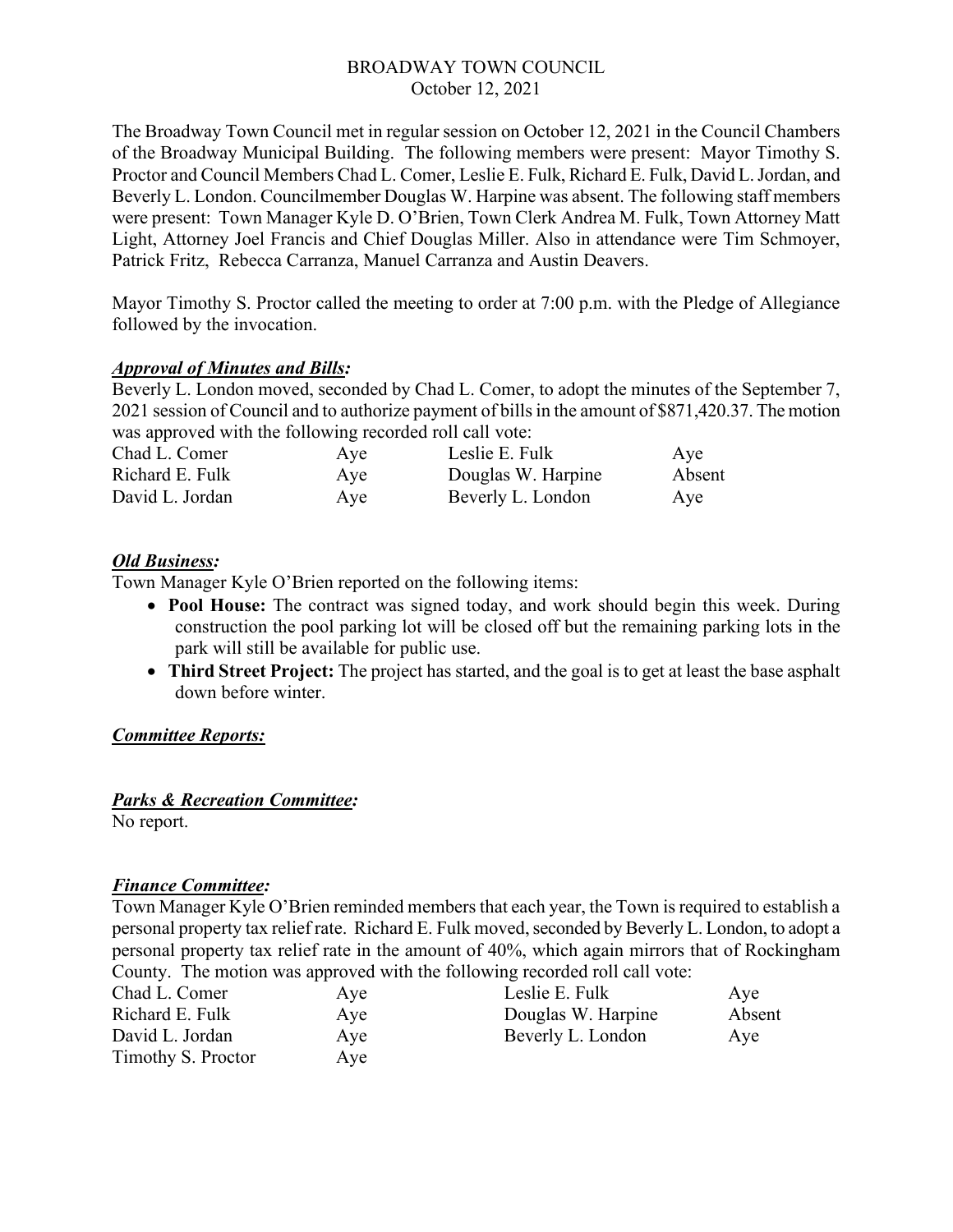## BROADWAY TOWN COUNCIL October 12, 2021

## *Personnel/Police Committee:*

Chairman Leslie Fulk stated that the Town shares a Joint Board of Zoning Appeals with the Town of Timberville and there is now a vacancy on the Board as a result of the recent resignation of Kevin Hinkle. Mr. Fulk moved, seconded by David L. Jordan, to adopt the *RESOLUTION OF THE TOWN COUNCIL OF THE TOWN OF BROADWAY, VIRGINIA REGARDING THE APPOINTMENT OF KEVIN RACEY TO THE BROADWAY/TIMBERVILLE BOARD OF APPEALS*. A copy of the resolution is included in the minutes as Attachment A. The motion was approved with the following recorded roll call vote:

| approved with the following recorded foll call vote. |     |                    |        |
|------------------------------------------------------|-----|--------------------|--------|
| Chad L. Comer                                        | Aye | Leslie E. Fulk     | Ave    |
| Richard E. Fulk                                      | Aye | Douglas W. Harpine | Absent |
| David L. Jordan                                      | Aye | Beverly L. London  | Ave    |

Chief Douglas Miller stated the Fourth Street property is now clean and clutter free. Kyle O'Brien commended Chief Miller for doing a great job in handling that situation.

A copy of the police report for the month of September is included in the minutes as Attachment B.

#### *Utilities Committee:*

No report. A copy of the water production report for the month September is included in the minutes as Attachment C.

#### *Streets & Properties Committee:*

Chairman Chad Comer stated he had nothing to report but requested that Town Manager Kyle O'Brien give a brief history on the Third Street Project for the students that are in attendance. Mr. O'Brien stated The Town budgets and plans for one project a year and this street has been an underserved area with older water lines that have many leaks. This project will not only address the water line issues but also the older sewer lines, the need for more fire hydrants, upgrade the old water meters and repair and pave the road.

#### **BHP:**

Council Representative Chad L. Comer reported that Octoberfest was a success and brought in around \$10,000.00. He also stated that BHP has allocated \$10,000.00 to be used towards the bathroom project at Heritage Park. He then reminded everyone that Halloweenfest is on October 28,2021 from 4:00pm -7:00pm.

#### **Planning Commission:**

No report.

#### *New Business:*

## *Remote Participation Ordinance:*

Kyle O'Brien stated the Remote Participation Ordinance is similar to the Emergency Ordinance that was established during the Covid pandemic. This ordinance will give Council members the option to attend a meeting remotely as long as a quorum is assembled physically, and the Council member meets the criteria in the Remote Participation Policy. Richard E. Fulk moved, seconded by Chad L. Comer to adopt the *RESOLUTION OF THE TOWN COUNCIL OF THE TOWN OF*